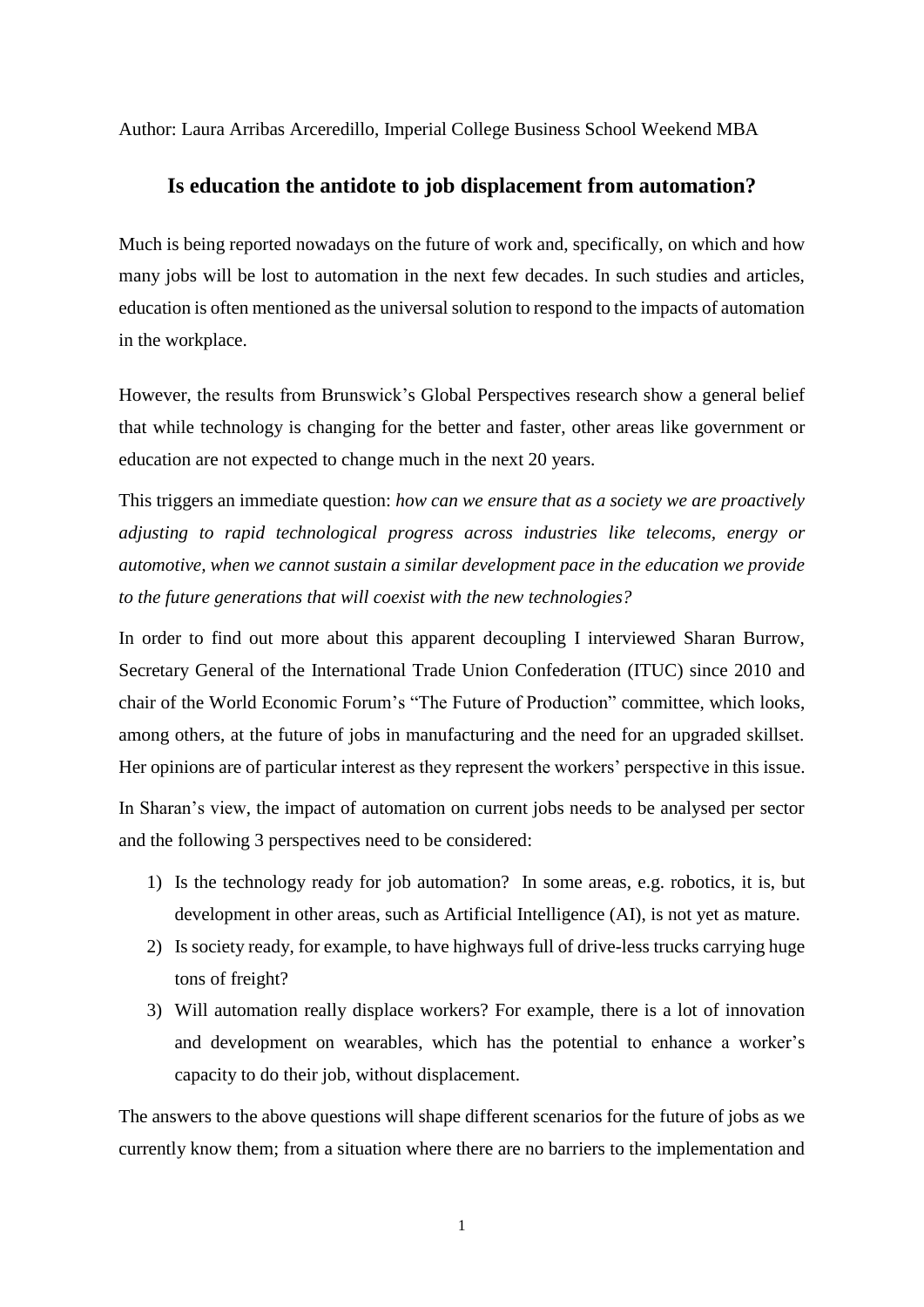uptake of new technologies as they are developed, to a scenario where growing protectionism and cyber-security challenges slow the social acceptance of new technologies.

Another matter being debated is around what new jobs will be created with the upcoming wave of technological advancement. In previous iterations of technological changes like the ones seen at the beginning of the  $20<sup>th</sup>$  century there were also theories around technological unemployment that did not materialise. Instead, demand for new types of workers was created.

The key then is to proactively and continuously identify which new skills will be required and facilitate long-life learning, ensuring that policymakers invest in effective education that prepares workers for jobs of the future. In Sharan's view, no one has a clear picture about the required skills mix at this point, but what we do know is that there will be a hollowing out of a variety of skills depending on the sector. Traditional education has focused on cognitive skills like information processing, memorising or writing; but machines are already able to perform these actions in some cases even better than humans. This is the case of white collar jobs such as journalism, which has traditionally been expected to be protected from automation; but the arrival of narrative-writing software able to produce automated articles is questioning this assumption. Some believe that the combination of cognitive skills with creativity and emotional intelligence will continue to provide humans with greater comparative advantage over machines.

Even if education is seen as a necessary measure to mitigate any short term negative impacts of automation, the threat to full employment caused by automation is real. According to the ITUC's Global Poll 2017<sup>1</sup> 73% of the respondents are frightened of losing their jobs, however, only 51% relate this concern to technology taking over jobs. These results are aligned with Brunswick's Global Perspectives<sup>2</sup> research, showing that only 11% and 15% of workers think their jobs will be largely replaced by automation or technology in developed and emerging countries, respectively. In Sharan's view this shows that it's not the technology that people are frightened of, it's the jobs. Governments must take responsibility for full employment and should be required to look at where the investment in jobs of the future needs to be directed. Sharan places the focus on two areas of investment: infrastructure (mid-

l

<sup>&</sup>lt;sup>1</sup> The 2017 ITUC Global Poll gathers views from 15,728 respondents across the adult populations of Argentina, Belgium, Brazil, Canada, China, Denmark, France, Germany, Guatemala, India, Japan, Russia, South Africa, South Korea, the United Kingdom and the United States.

<sup>2</sup> Brunswick Insight conducted an online survey of 42,956 adults across 26 markets in 25 languages.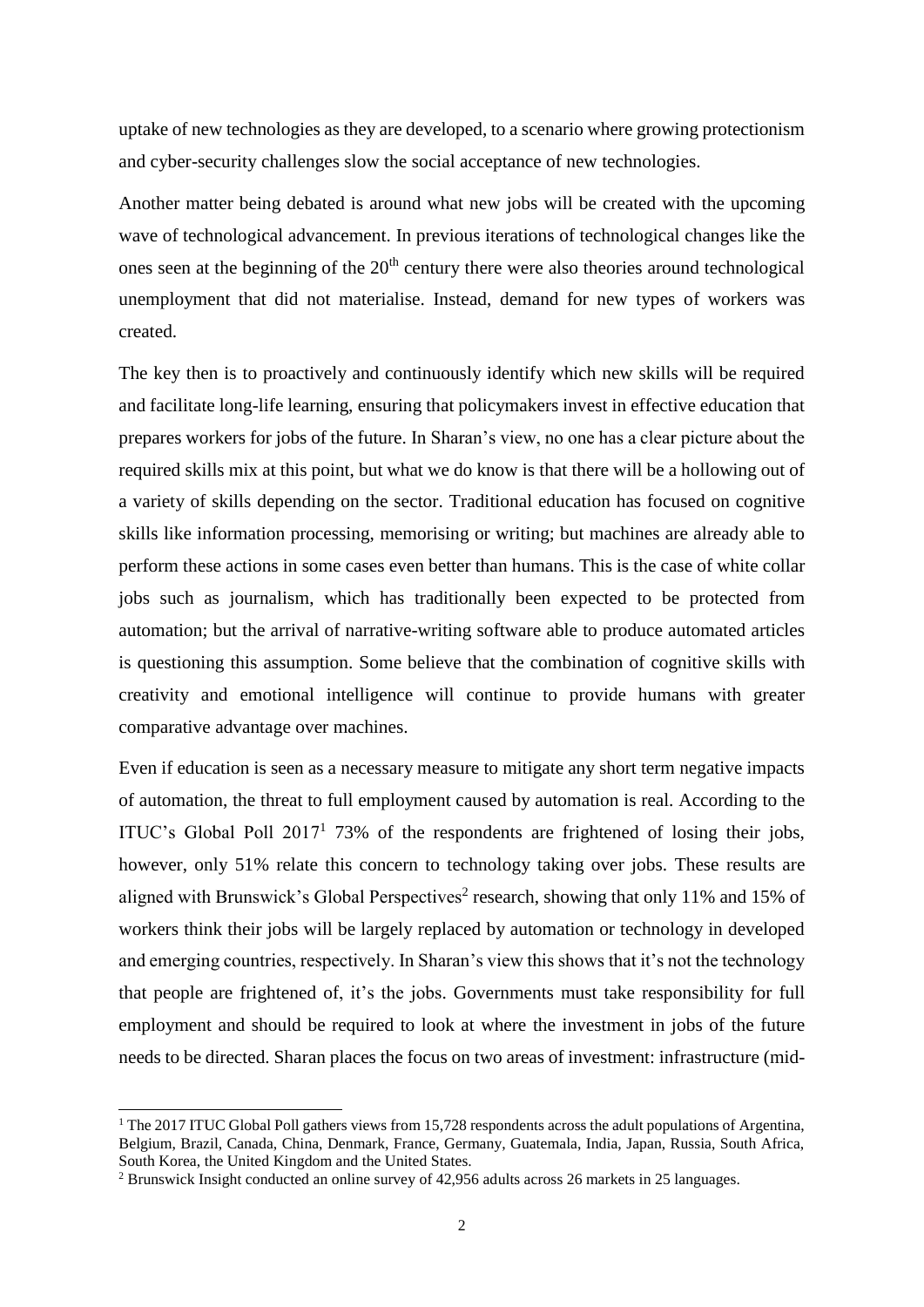term source of jobs) and care economy (jobs in care for the elderly, disabled people and preschool aged children).

At this point another known contradiction emerges. Although policy and regulation are generally seen as key to limit undesirable consequences from robotics and AI, less than half the respondents to Brunswick's Global Perspectives research (45%) see Governments as the most effective agent at providing solutions compared to a 56% that see business playing this role. Sharan believes that current mistrust comes from governments not paying attention. The survey results would demonstrate that in addition to governments' role as policymakers, businesses must also step up and ensure they develop their employees and communities where they operate for the jobs of the future.

One could examine what the function of trade unions is in these uncertain circumstances for workers. When asked about this, Sharan explains that the 3 main duties of trade unions, i.e. organising people, collective bargaining and advocacy, are still hugely relevant in this wave of change. However, membership to long-established trade unions keeps falling. Although some suggest that this drop is caused by the shift to the gig economy, in which short-term contracts or freelance work dominate over permanent jobs, Sharan argues that gig economy jobs are not different from today's jobs and, therefore, the same fundamental rights and principles remain. Workers still need social protection, minimum wage to live with dignity, the right to bargain collectively and freedom of association, all of which are at the core of trade unions' goals. Unions of freelancers already exist today, e.g. actors' unions, showing that a model to guarantee quality working conditions in an "on-demand" economy is possible. However, we are also seeing damaging examples of companies that in Sharan's view do not have a social license to operate. Again, this would prove that it's not the technology that is the issue, it's the regulation and rules that guarantee decent work that are the issue. For governments to be able to establish such rules it is imperative that they listen and understand how work is changing. In this respect, a paper by Erik Brynjolfsson, professor at MIT and author of "The Second Machine Age", and Tom Mitchell, machine learning professor at Carnegie Mellon University, makes a call for partnerships between governments and digital companies that gather and process vast amounts of data required to understand these changes<sup>3</sup>. This once more highlights the critical role of businesses in this transition and how

 $\overline{a}$ 

<sup>3</sup> Waters, R. (2017). *Society 'flying blind' over robots' impact on jobs*. [online] Financial Times. Available at: <https://www.ft.com/content/d1e8370e-2060-11e7-a454-ab04428977f9>